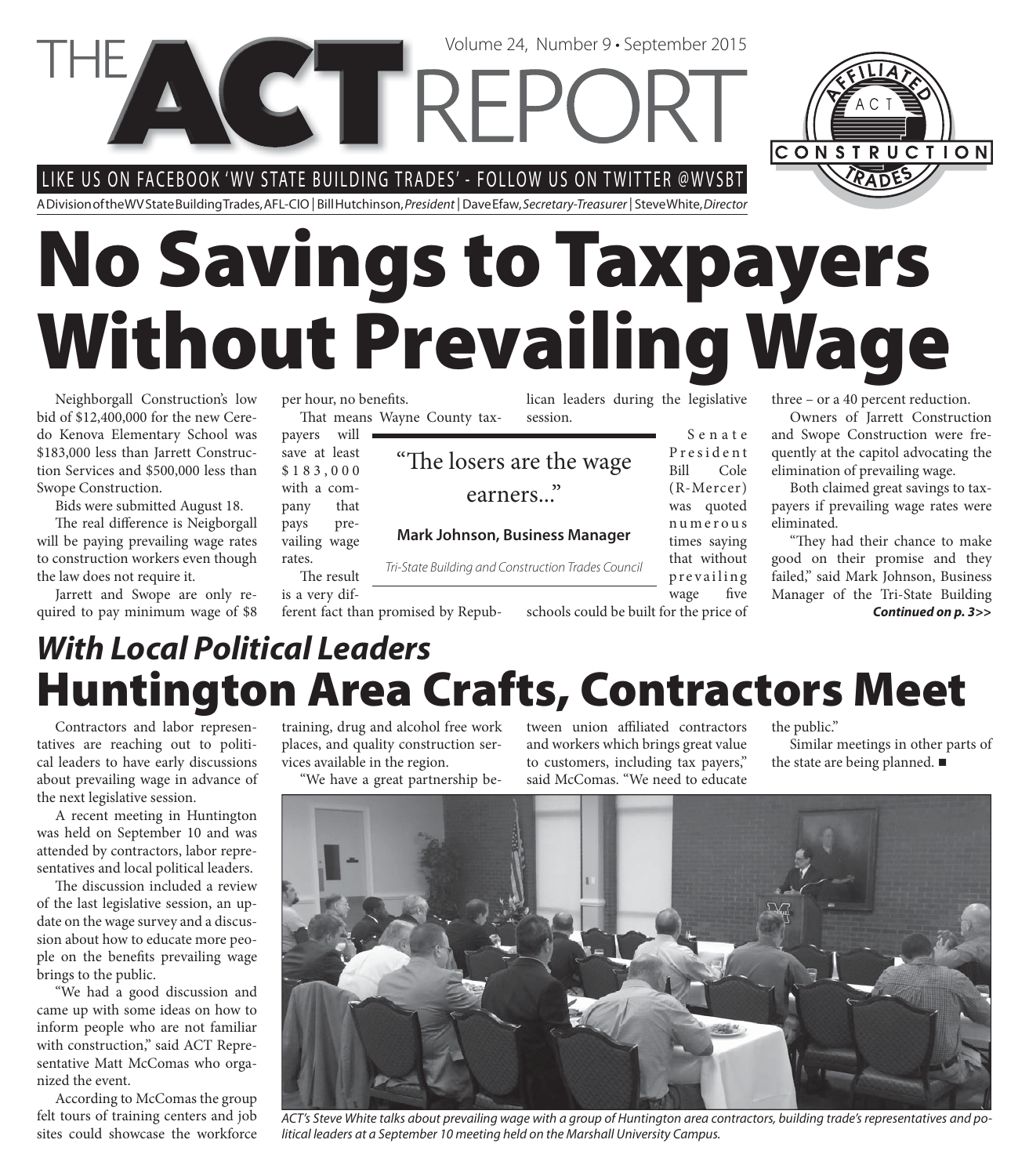# **Electrical Contractor Goes Union** *IBEW Local 246 Steubenville*

IBEW Local 246 in Steubenville gained a new contractor when they recently signed G.E.M. Electric Industries Inc.

GEM, based in Mingo Junction, Ohio is owned by Terry Giuliani.

The company has been active with high end commercial work in office buildings and health care settings.

When Local 246 asked Eric Nutter

to work as an organizer he made it a point to talk with Giuliani whom he had known for many years.

According to Nutter they talked about how hard it is to get qualified, skilled labor and how training programs were critical to having a skilled workforce.

Another concern of the owner was the future wellbeing of employees.

After many discussions with IBEW Local 246, Giuliana became a signatory contractor in late August and put their first member to work on September 1.

"In today's market access to a skilled workforce is an important business decision," said Kyle Brown, Business Manager for Local 246.

The newly unionized company has already secured maintenance work in some local hospital sites and area Kroger's.

"The company is transitioning to a union contractor and we look forward to working with them," said Nutter. "There is a real interest in apprenticeship training and a reliable supply of manpower." ■

# **Penn State Study Questions Local Hiring Claims from Shale, Says Numbers Too High** *Good Data Hard to Find*

A new study from Penn State questions previously reported local job impacts related to Shale Gas discovery and extraction in Pennsylvania.

The report released in August is called "Resident vs. Nonresident Employment Associated with Marcellus Shale Development" by Douglas H. Wrenn, Timothy W. Kelsey, and Edward C. Jaenicke.

Acknowledging that accurate data is lacking the authors attempt to estimate employment numbers from available county tax data.

The data is compared to estimates based on BLS (Bureau of Labor Statistics) and U.S. Bureau of Economic Analysis (BEA) data and finds the tax data results in employment numbers half of previous reports.

The study is critical of the BLS and BEA data because it does not identify where workers reside and does not distinguish between full and parttime workers.

The report also tries to determine how many jobs are going to local workers rather than imported workers. They conclude around 50 percent of the workers are imported which limits the economic benefit to the region.

A similar debate has been taking place in West Virginia for years. In 2011 the WV Legislature passed a

law requiring an Annual Report on employment from shale related activities but

jobs are created and

how many are local workers.

Local construction workers know

the report has never p r o v i d e d useful data to answer the question of how many The report also tries to determine how many jobs are going to local workers rather than imported workers.

employment gains have at times been very significant on pipeline and pro-

> cessing facility projects, much less so on the drilling and extraction phase of the gas work.

Citizens in the gas ar-

eas are very familiar with a large influx of vehicles from places like Texas and Oklahoma.

The increased use of imported workers has led to street demonstrations by local construction workers for the past several months in the upper Ohio Valley region.

The Penn State report concludes, "The analysis confirms what many local residents have been saying: much of the increase in employment from Marcellus shale development in Pennsylvania has largely benefited out-of-county and out-of-state residents."



Workers line the road near a large gas processing facility at Mobley, in Wetzel County in early September. Much of the plant was built with local workers but area residents are upset by an increasing amount of imported workers.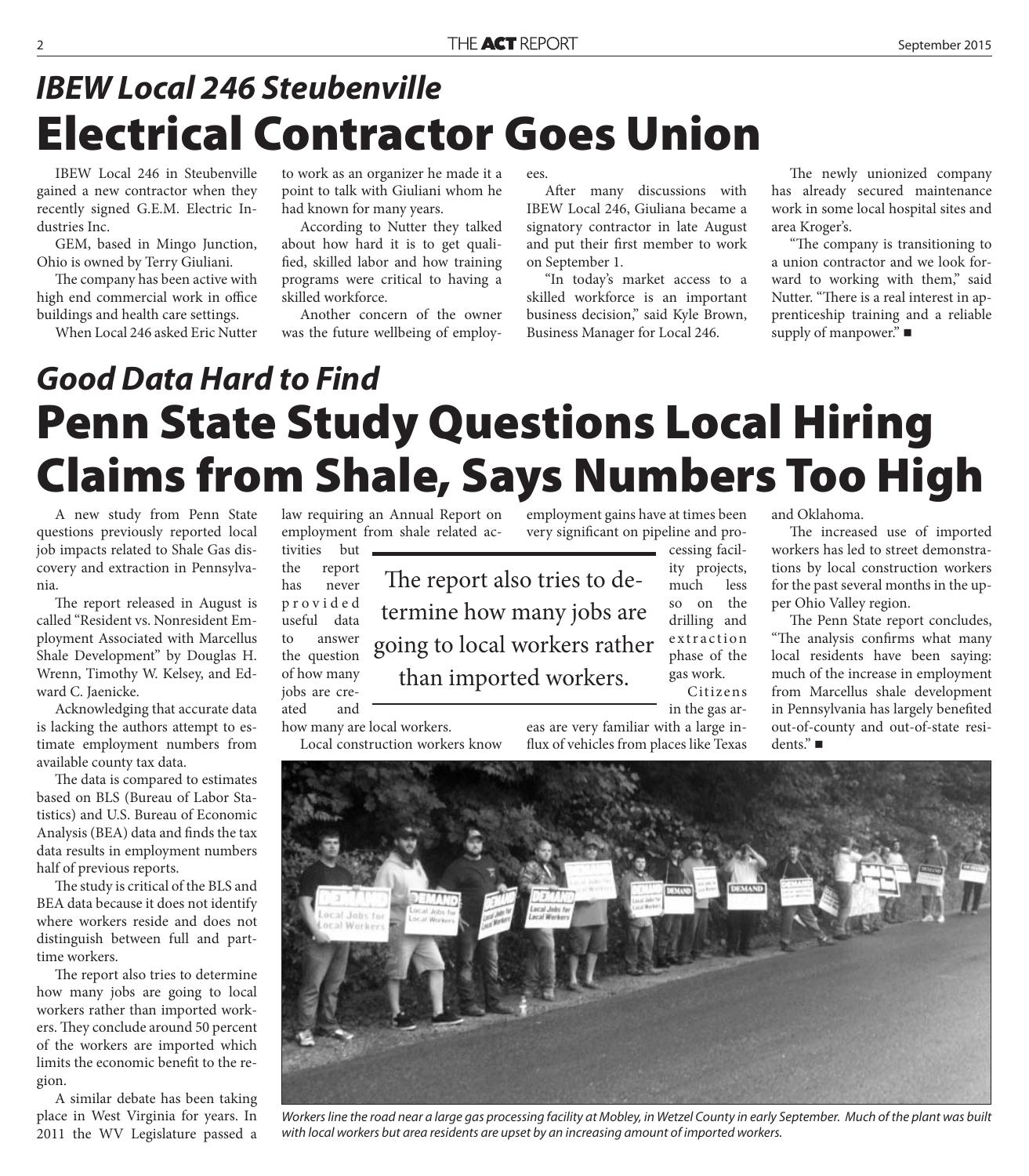# **Painters DC 53 Apprentice Opportunities**

District Council 53 Painters and Allied Trades Joint Apprenticeship & Training Committee will be accepting applications for apprenticeship in the areas of Painting, Drywall, Glaziers and Hydro Blaster/Vacuum Technicians. Applications are taken year round with the exception of holidays and weekends.

The program serves the state of West Virginia and a number of bordering counties in Ohio, Kentucky and Virginia.

The three year apprenticeship teaches all aspects of the trade in both classroom and on-the-job settings.

Apprentices are paid while on the job and learn under the direction of journeymen. As they progress through the program their pay increases.

All Applicants must fully meet the following minimum qualifications to qualify.

1. Applicants must be at least eigh-

### **Candidates Speak at WVSBT Conference**



Senate Minority Leader Jeff Kessler (D-Marshall) speaks to the WV State Building & Construction Trades Convention held on August 12.

The event was at the Stonewall Conference Center in Lewis County and was attended by almost 100 representatives from building trades unions across the state as well as from some neighboring states.

Kessler talked about his long history of support for the Trades including recent fights to protect prevailing wage laws as well as his desire to become the next Governor of West Virginia.

Also speaking was democratic candidate for Governor Jim Justice.

# *No Savings*

#### *Continued from Page 1*

and Construction Trades Council.

Because Republican leadership temporarily blocked the prevailing wage requirement, projects bid after July 1 have no wage protections.

A number of projects have been bid since the July 1 date and none have shown any of the promised savings – exactly what the Trades and hundreds of contractors predicted.

But the Neighborgall victory does not mean the war is over.

"These bid numbers support the prevailing wage studies that say there is no savings to tax payers when prevailing is removed," said Johnson. "The losers are the wage earners who work for the low road contractors and the wage difference goes into these contractor's pockets." ■

teen (18) years of age (with the exception of school to work students).

A birth certificate will be required for proof of age.

2. Applicants must possess sufficient educational knowledge to satisfactorily complete the on-the-job training and related technical instruction and be in possession of a high school diploma or GED.

3. Applicants must be physically capable of performing the essential functions of the apprenticeship pro-

gram without posing a direct threat to the health and safety of themselves or others.

4. Proof of valid driver's license is required.

5. Those applying for the Glazier trade must take a Reading and MC/ AP test at WorkForce locations.

All applications will be received without regard to race, color, religion, national origin, or sex.

Please contact 304-343-8250 ext. 302 to obtain an application.

### **Ribbon Cutting Held for Marshall's New Engineering Building**



Pictured in front of the new Arthur Weisberg Family Applied Engineering complex at Marshall University are (from left) BBL-Carlton representatives Todd Corey, Vice President; Chuck Moore, Vice President; Scott Thomas, Assistant Project Manager; and Don Bradley, Project Manager joined by Tri-State Building and Construction Trades Business Manager Mark Johnson.

The group was on hand for the ribbon cutting ceremony on August 13 in Huntington.

BBL-Carlton was the general contractor for the \$50 million plus project. Construction started in October of 2012 and completed on time and within budget.

"It's a great addition to Marshall and our members put in more than 500,000 manhours building this project," said Johnson.